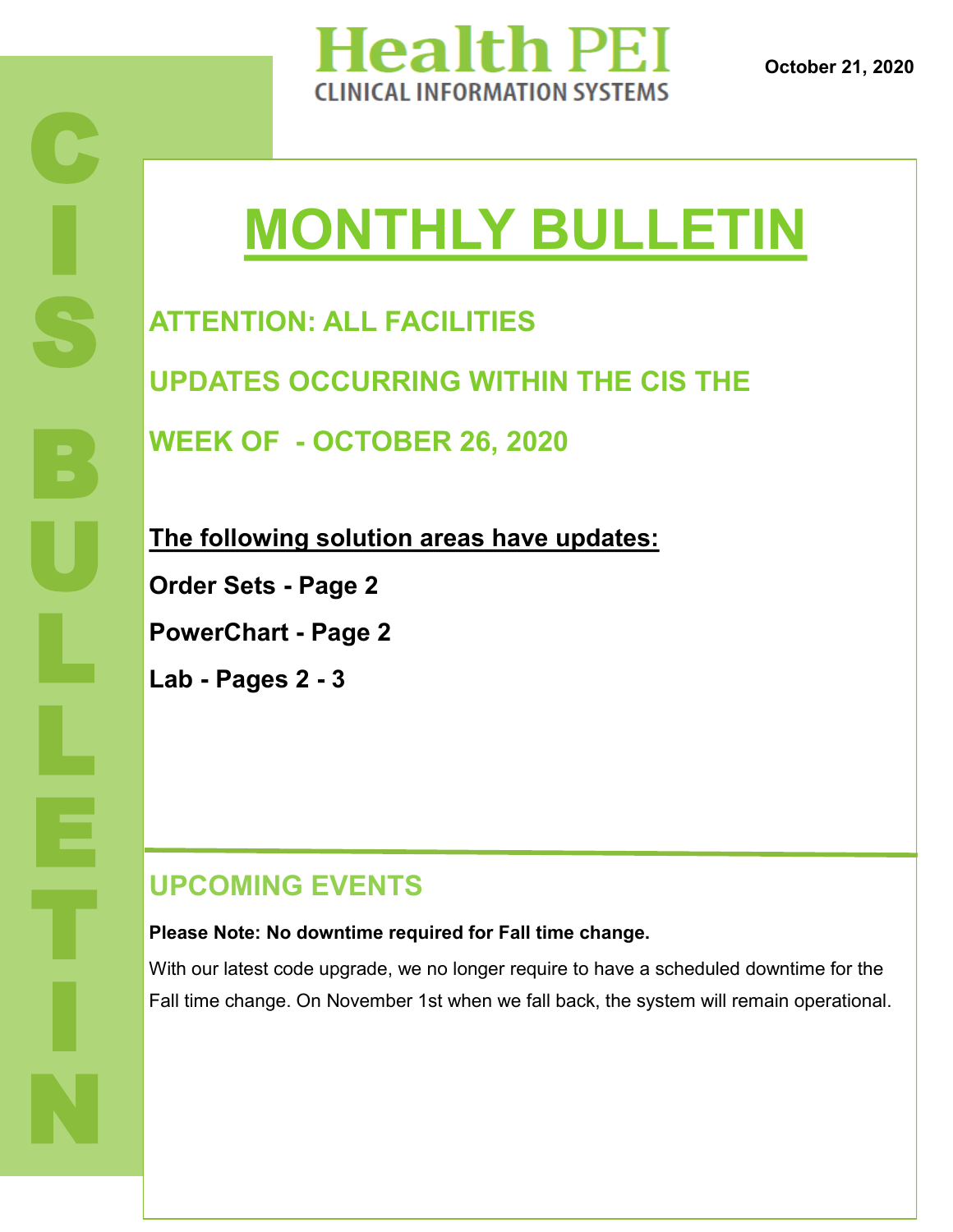## lealth Pl

#### **Order Set Updates:**

**PEICTC High Dose Methotrexate Order Set - New**

#### **PowerChart Updates:**

**Braden Task** - As a result of the implementation of the Nursing Documentation Standard, the Braden Task will no longer fire to the task list q 7 days after originally charted on admission. These assessments/ tasks will remain within the appropriate forms and powerplans.

### **Lab Updates:**

#### **Modification to Powerplans, Liver Function Lab Orders and Liver (LFT) Panel -**

Two powerplans, Liver Function Lab Orders and Liver (LFT) Panel have been identified as having identical orders, but different order sentences (Routine and AM Next Day Collect). They are now combined into one powerplan **Liver Function Lab Orders** with the option to select either order sentence. Liver (LFT) Panel will be a synonym of the main order.

| 4 % 4 Add to Phase > A Check Alerts Start: Now<br>$\sqrt{8}$ $\sqrt{9}$ Component<br><b>Liver Function Lab Orders (Initiated Pending)</b> | None<br>Duration:<br>ll<br><b>Sec</b><br><b>Details</b><br><b>Status</b> | select order sentence                       | Order Con  |
|-------------------------------------------------------------------------------------------------------------------------------------------|--------------------------------------------------------------------------|---------------------------------------------|------------|
| <b>4</b> Laboratory                                                                                                                       |                                                                          |                                             |            |
| $\blacksquare$<br><b>X</b> Protein Total                                                                                                  | Select an order sentence                                                 |                                             | <b>COL</b> |
| $\overline{\triangledown}$<br><b>8</b> 7 Albumin Level                                                                                    | Select an order sentence                                                 | Blood, Routine collect, Start: T;N          |            |
| $\overline{\triangledown}$<br>8 Bilirubin Total                                                                                           | Select an order sentence                                                 | Blood, AM Next Day collect, Start: T+1;0600 |            |
| ⊽<br>Alkaline Phosphatase                                                                                                                 | Select an order sentence                                                 |                                             | ≞          |
| 8 <sup>2</sup> ALT                                                                                                                        | Select an order sentence                                                 |                                             | <br>-      |
| <u> N N</u><br>S Gamma Glutamyl Transferase                                                                                               | Select an order sentence                                                 |                                             | ≞          |
| <b>AST</b>                                                                                                                                | Select an order sentence                                                 |                                             | $\cdots$   |
|                                                                                                                                           |                                                                          |                                             |            |
|                                                                                                                                           |                                                                          |                                             |            |
|                                                                                                                                           |                                                                          |                                             |            |